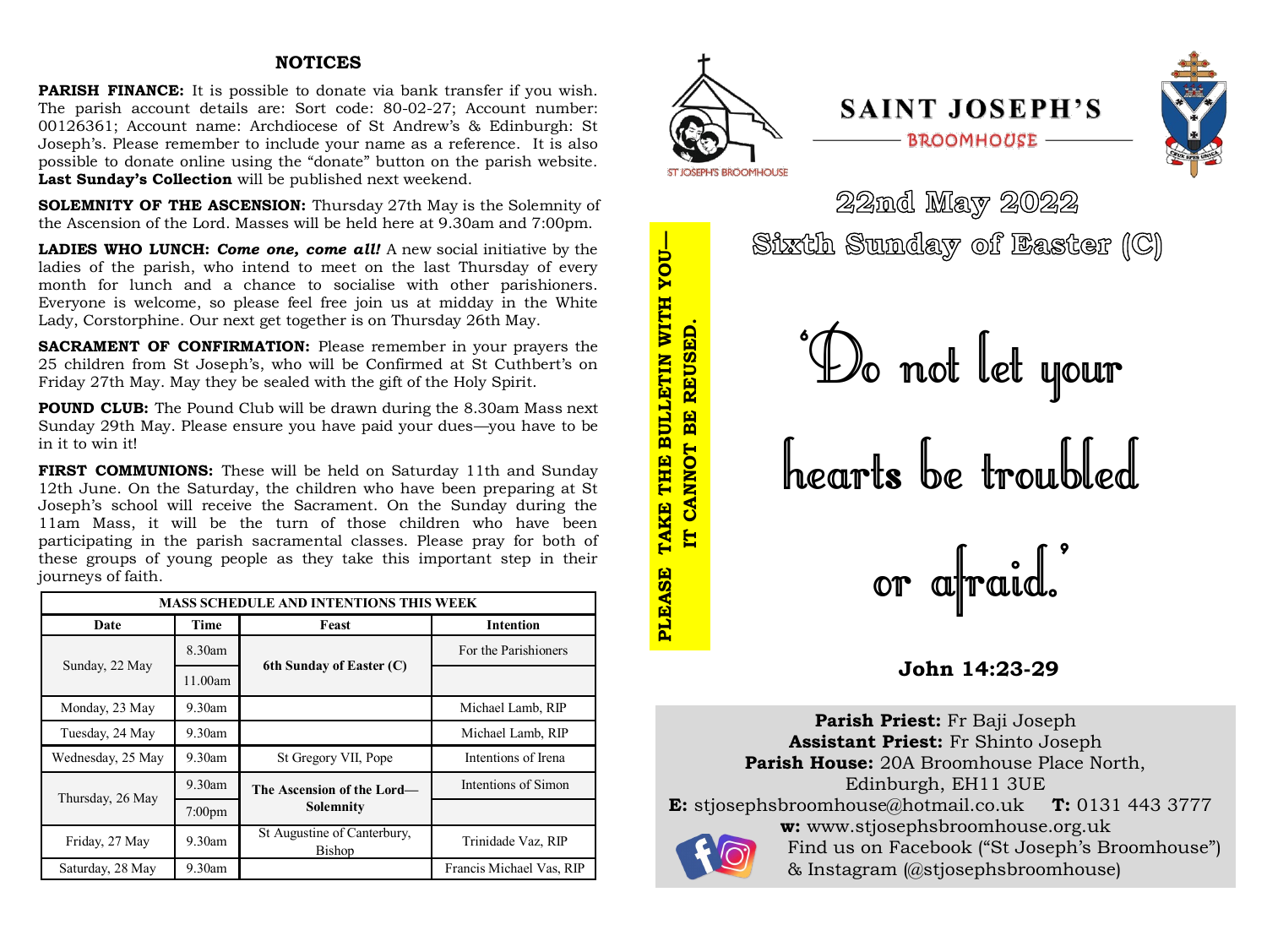# ORDER OF THE MASS

## **Entrance Antiphon Cf. Is 48: 20**

Proclaim a joyful sound and let it be heard; proclaim to the ends of the earth: The Lord has freed his people, alleluia.

## **Introductory Rites**

P: In the name of the Father, and of the Son, and of the Holy Spirit. **℟** *Amen.*

P: The grace of our Lord Jesus Christ, and the love of God, and the communion of the Holy Spirit be with you all. **℟** *And with your spirit.*

## **Penitential Act**

I confess to almighty God / and to you my brothers and sisters, that I have greatly sinned / in my thoughts and in my words, in what I have done, and in what I have failed to do, through my fault, through my fault, / through my most grievous fault; therefore I ask blessed Mary ever-Virgin, / all the angels and saints / and you my brothers and sisters,/ to pray for me to the Lord our God. Amen.

| P: Lord have mercy.   | $\dot{\mathbf{R}}$ Lord have mercy  |
|-----------------------|-------------------------------------|
| P: Christ have mercy. | $\mathbb R$ Christ have mercy       |
| P: Lord have mercy    | $\hat{\mathbf{R}}$ Lord have mercy. |

## **Gloria**

Glory to God in the highest, and on earth peace to people of good will.

We praise you, we bless you, we adore you, we glorify you, we give you thanks for your great glory, Lord God, heavenly King, O God, almighty Father.

Lord Jesus Christ, Only Begotten Son, Lord God, Lamb of God, Son of the Father, you take away the sins of the world, have mercy on us; you take away the sins of the world, receive our prayer; you are seated at the right hand of the Father, have mercy on us. For you alone are the Holy One, you alone are the Lord,

Reflection

## **DO NOT LET YOUR HEARTS BE TROUBLED**

The gospel of the day recounts Jesus' farewell discourse after the Last Supper. Those were the dark hours before the Lord was betrayed, abused, tortured and eventually crucified. In a very short time, the world of the eleven disciples was going to collapse into unbelievable chaos. Jesus, for whom they had forsaken all, was leaving. Their beloved Master, whom they loved more than life, the One whom they had been willing to die for, was going away.

Jesus foresees the sorrow his disciples. Their hearts were already heavy, and he gives them comfort upon comfort: "Do not let your hearts be troubled." Martin Luther called this passage "the best and most comforting sermon that the Lord delivered on earth, a treasure and a jewel not to be purchased with the world's goods."

The consoling words of the Lord: "Do not let your hearts be troubled" has become the foundation for comfort, care and love, not only for these disciples but also for all humanity.

There are three ways to stop our heart from getting troubled:

- $\Rightarrow$  **Trust His Abiding Presence.** Our life is a mixture of conflicts, disappointments and pain. We all experience hours of deep tragedy and times of severe trial, but He is with us. Whatever be our trouble, whatever mess we are in, whatever anxiety or perplexity we have, just remember, the Lord Himself is there. He can be wherever we need Him. While He was here on earth, He could be in only one place at a time. Now He is available to all of us everywhere.
- $\Rightarrow$  **Trust His Promises.** The Sacred Scripture is God's love letter to us. From the time of creation God has been protecting his people. He was faithful to his people and he continues to be even today.
- $\Rightarrow$  **Trust His Person.** Christ is everything a person needs. We can trust his presence, his promises and his person, for he is the way, the truth, and the life. He is our modern GPS. There is no greater comfort in the entire world than that.

Our future is unknown, and that may be unsettling, but we have not been abandoned. Jesus tells us not to let our hearts be troubled or afraid. Let us open ourselves to experience God's presence, then our hearts can be nourished by the gift of peace that Jesus offers.

*Fr Shinto Joseph, SSP*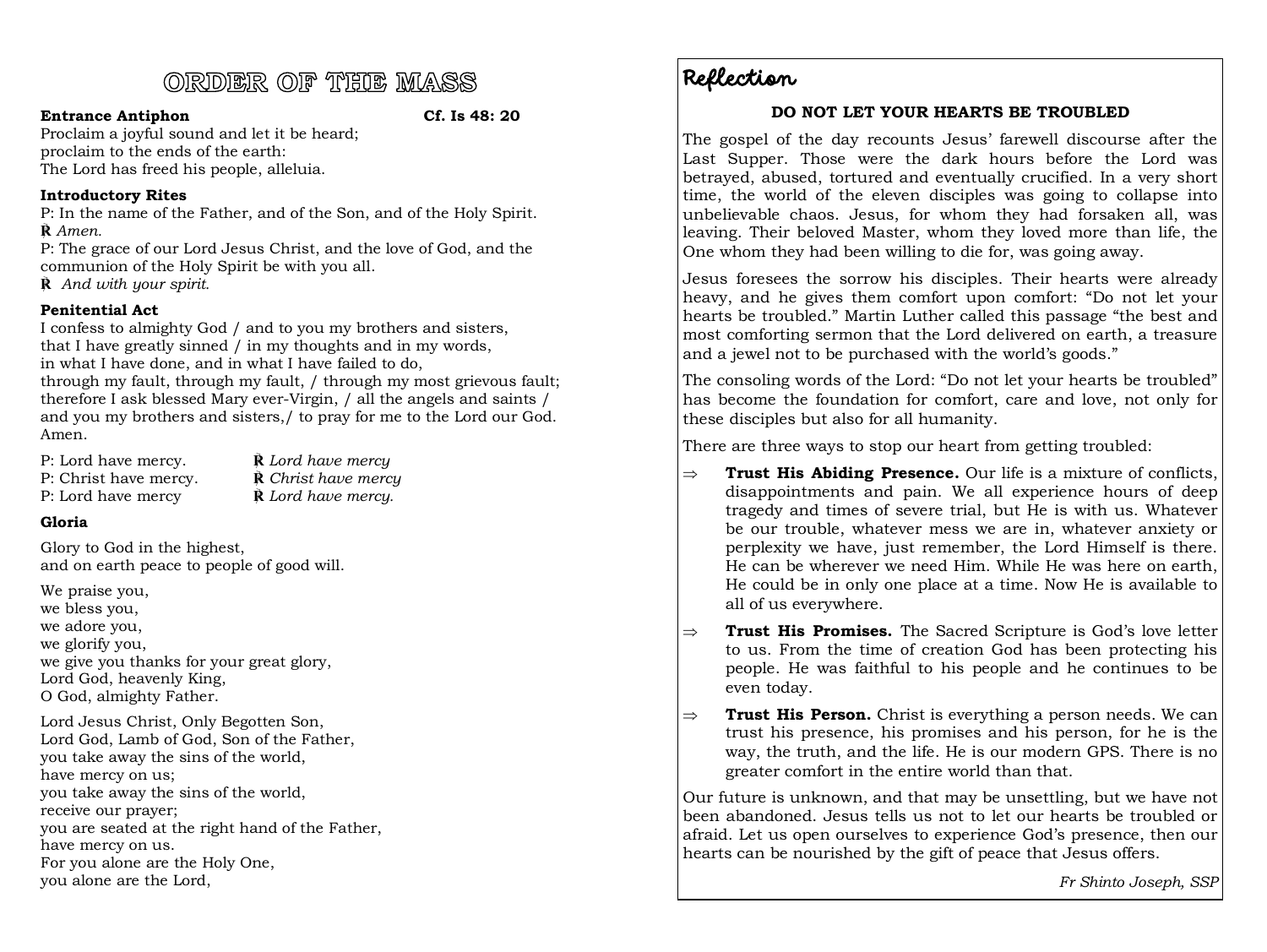P: The peace of the Lord be with you always. **℟** And with your spirit.

## **Breaking of the Bread**

Lamb of God, you take away the sins of the world, have mercy on us. Lamb of God, you take away the sins of the world, have mercy on us.

Lamb of God, you take away the sins of the world, grant us peace.

P: Behold the Lamb of God, behold him who takes away the sins of the world. Blessed are those called to the supper of the Lamb. **℟**: Lord, I am not worthy that you should enter under my roof, but only say the word and my soul shall be healed.

#### **Communion Antiphon Jn 14: 15-16**

If you love me, keep my commandments, says the Lord, and I will ask the Father and he will send you another Paraclete, to abide with you for ever, alleluia.

## (*Order of Mass reproduced with the kind permission of Universalis Publishing Ltd.)*

#### **HYMNS FOR 11AM MASS**

| <b>Opening Hymn:</b>     | <b>96</b> —Abba Father, Send your Spirit   |  |
|--------------------------|--------------------------------------------|--|
| <b>Offertory Hymn:</b>   | $122$ —All That I Am                       |  |
| <b>Communion Hymns:</b>  | <b>251</b> —Father I Place Into Your Hands |  |
|                          | 470—Make Me a Channel of Your Peace        |  |
| <b>Recessional Hymn:</b> | <b>333</b> —Holy God, We Praise Thy Name   |  |

## **40 HOURS DEVOTION:**

Each parish in the Archdiocese has been invited to have 40 hours of Exposition of the Blessed Sacrament, with the aim of renewing our faith in the Eucharistic in the aftermath of Covid restrictions which have curbed our religious practices. **This weekend, it is the turn of our parish to host this devotion. The Blessed Sacrament will be exposed immediately after the 11am Mass and also after Morning Mass on Monday and Tuesday.** Exact timings are:

- $\Rightarrow$  Sunday 22nd May: 12pm to 6pm
- $\Rightarrow$  Monday 23rd May: 10am to 7pm
- $\Rightarrow$  Tuesday 24th May: 10am to 7pm

To ensure that the there is someone in the church at all times during the are clipboards at the back of the church to sign up to hourly slots. There are still slots available, so please do sign up and participate if you have not already.

you alone are the Most High, Jesus Christ, with the Holy Spirit, in the glory of God the Father. Amen.

#### **First reading Acts 15:1-2,22-29**

Some men came down from Judaea and taught the brothers, 'Unless you have yourselves circumcised in the tradition of Moses you cannot be saved.' This led to disagreement, and after Paul and Barnabas had had a long argument with these men it was arranged that Paul and Barnabas and others of the church should go up to Jerusalem and discuss the problem with the apostles and elders.

Then the apostles and elders decided to choose delegates to send to Antioch with Paul and Barnabas; the whole church concurred with this. They chose Judas known as Barsabbas and Silas, both leading men in the brotherhood, and gave them this letter to take with them:

'The apostles and elders, your brothers, send greetings to the brothers of pagan birth in Antioch, Syria and Cilicia. We hear that some of our members have disturbed you with their demands and have unsettled your minds. They acted without any authority from us; and so we have decided unanimously to elect delegates and to send them to you with Barnabas and Paul, men we highly respect who have dedicated their lives to the name of our Lord Jesus Christ. Accordingly we are sending you Judas and Silas, who will confirm by word of mouth what we have written in this letter. It has been decided by the Holy Spirit and by ourselves not to saddle you with any burden beyond these essentials: you are to abstain from food sacrificed to idols; from blood, from the meat of strangled animals and from fornication. Avoid these, and you will do what is right. Farewell.'

**The Word of the Lord ℟** *Thanks be to God*

## **Responsorial Psalm Psalm 66(67):2-3,5-6,8**

### **℟ Let the peoples praise you, O God; let all the peoples praise you.**

O God, be gracious and bless us and let your face shed its light upon us. So will your ways be known upon earth and all nations learn your saving help. **℟**

Let the nations be glad and exult for you rule the world with justice. With fairness you rule the peoples, you guide the nations on earth.